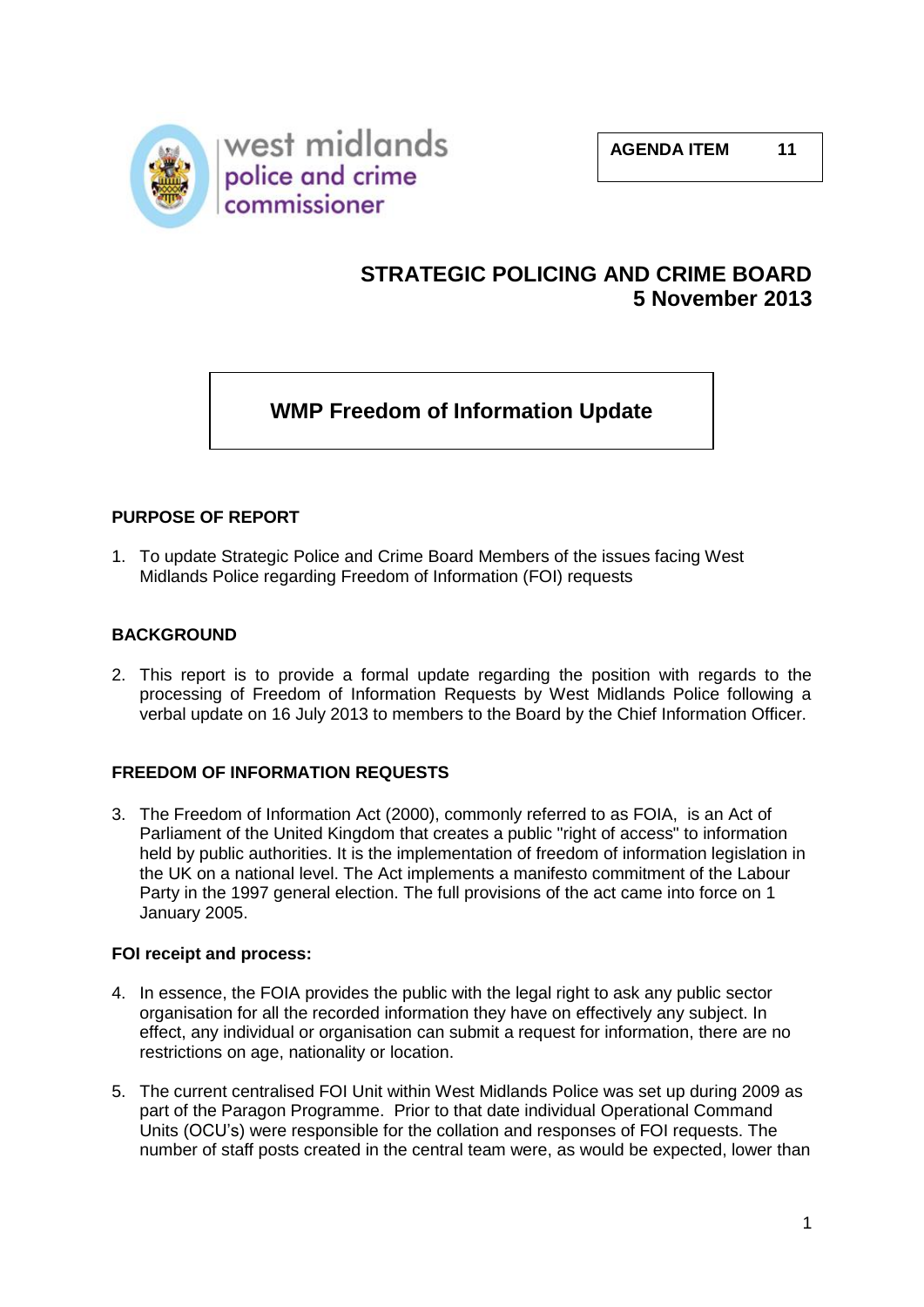the total number on OCU's. The staffing levels were further reviewed as part of the Priority Based Budgeting (PBB) approach in 2012.

- 6. Whilst the majority of FOI requests are primarily received by the force via the FOI Unit email account (shared across FOI Unit team members), an FOI request can be actually be generated from any correspondence received by the force.
- 7. On receipt, requests are logged and checked for both validity and duplication (for example, if the same or a similar request has been made previously). The legislation permits to be declined on a limited number of grounds, including: if the "cost" to collate the information requested would exceed £450 (based on a defined hourly rate published centrally); if they are repeated request by the same person; or if they are vexatious.
- 8. The FOI Unit act as the entry point and process-management gatekeepers of FOI requests: if the information request requires specific area information (for example, staffrelated or financial requests), the Unit must approach the appropriate force department for such information. Such requests are ideally kept to a minimum to minimise impact on operational activity.
- 9. The FOI Unit holds a regular review of the latest requests and the work is assigned to individuals based on capability and workload.
- 10. Requestors may be contacted to discuss the request; particularly if the request is unclear. Also, where something similar is more readily available then a compromise may be mutually agreed.
- 11. The FOI Unit collate, review, send and publish all FOI responses.

#### **Volume of FOI Requests:**

|      |     |         |     |     |     |      |      |     |     |     |     |     |       | average |
|------|-----|---------|-----|-----|-----|------|------|-----|-----|-----|-----|-----|-------|---------|
|      | Jan | Feb     | Mar | Apr | Mav | June | July | Aug | Sep | Oct | Nov | Dec | Total | month   |
| 2009 | 120 | 92      | 131 | 92  | 94  | 103  | 120  | 91  | 79  | 91  | 97  | 62  | 1172  | 98      |
| 2010 | 101 | 85      | 95  | 81  | 69  | 98   | 105  | 84  | 101 | 83  | 93  | 75  | 1070  | 89      |
| 2011 | 104 | 104     | 93  | 101 | 92  | 120  | 92   | 133 | 124 | 103 | 116 | 68  | 1250  | 104     |
| 2012 | ⇁   | 11<br>7 | 112 | 84  | 91  | 95   | 74   | 96  | 61  | 88  | 87  | 56  | 1078  | 90      |
| 2013 | 109 | 107     | 97  | 124 | 100 | 91   | 114  | 103 | 71  |     |     |     | 916   | 102     |

12. The volume of requests processed by the central FOI Unit of West Midlands Police:

#### **Outstanding requests and associated action to resolve:**

- 13. As at 29th August 2013, the West Midlands Police had 525 overdue FOI requests. In the Command Team paper outlining this position, the options proposed to remedy the situation included:
- 14. Write off entire backlog (an option acknowledged in the CRU review);
- 15. Temporarily increase resource levels to complete all outstanding requests. In addition to the increase in FOI Unit staffing it was anticipated this would likely require additionality in operational units across the force who are instrumental in collecting the information;
- 16. Identify a reasonable cut off period (proposed as  $1<sup>st</sup>$  January 2013), after which all requests would be responded to; however prior to this date requests would be reviewed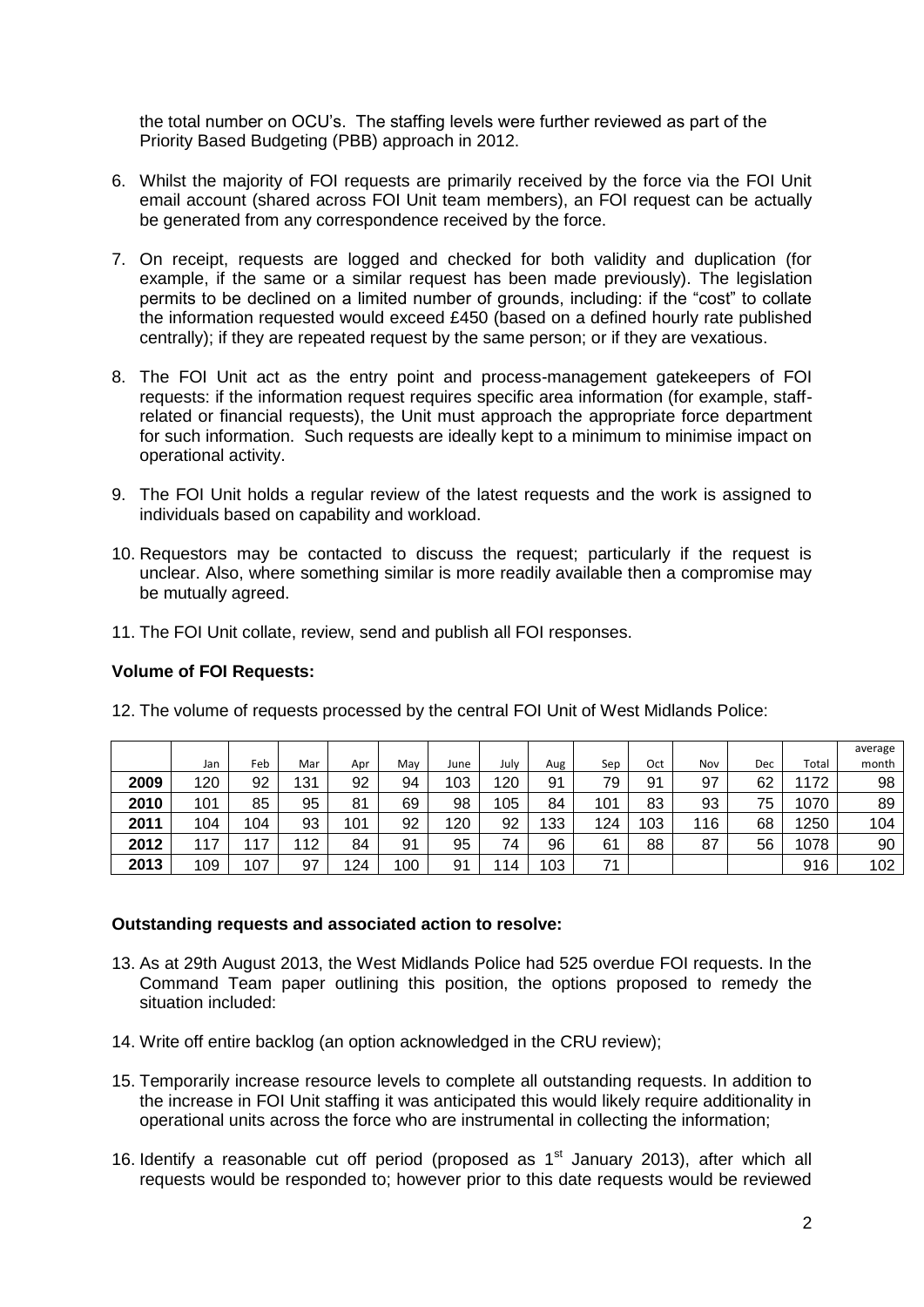in terms of currency and relevancy. This approach also necessitated a temporary team to respond to the outstanding requests, however was not expected to have the same consequential impact across the force.

This latter option (option 3) was endorsed by Command Team.

- 17. Corporate Communications were engaged in assisting the FOI team in developing an agreed risk assessment approach, and in applying it to assess requests made prior to 1<sup>st</sup> January 2013. In total, this equated to 231 requests.
- 18. Requests to be answered were added to the requests received between  $1<sup>st</sup>$  January  $2013$  and  $30<sup>th</sup>$  July 2013 (effectively a six month period). This equated to 225 requests.
- 19. In parallel, and compliant with all associated HR policies, four additional temporary posts were recruited for a four months period.
- 20. All requests received after  $30<sup>th</sup>$  June would be answered by the permanent FOI Unit.
- 21. Given the current trajectory, all outstanding requests are expected to be completed by early January.

#### **Primary reason behind the build-up of outstanding requests**

In essence, the increase has resulted from a combination of factors, including:

- Accelerated reduction in staff numbers:
- Increase in volume and significant increase in complexity of requests;
- Increased difficulty in obtaining the required information from other departments;
- Significant (25%) long term sickness.

#### **Primary reason behind the build-up of outstanding requests**

- 22. It is acknowledged the additional staffing is for a temporary period. To prevent reoccurrence, a number of activities are planned.
- 23. Firstly, finalising the publication scheme and embracing the Government transparency agenda. By publishing information (redacted as necessary) on a regular basis allows requestors to be "sign posted" to the relevant information, as opposed to necessarily drafting a specific response.
- 24. In particular, working with departments with a considerable number of repetitive requests to compile an agreed, proactive publication schedule.
- 25. Similarly, utilising publication strategies to proactively manage 'news'-based requests.
- 26. Streamlining operational processes, and applying a more pragmatic approach to responses, in line with recommendations from CTU review (see next section).
- 27. A training and education programme, linked to the "Pride in our Police" initiative, has also been designed and is underway, with the aims of: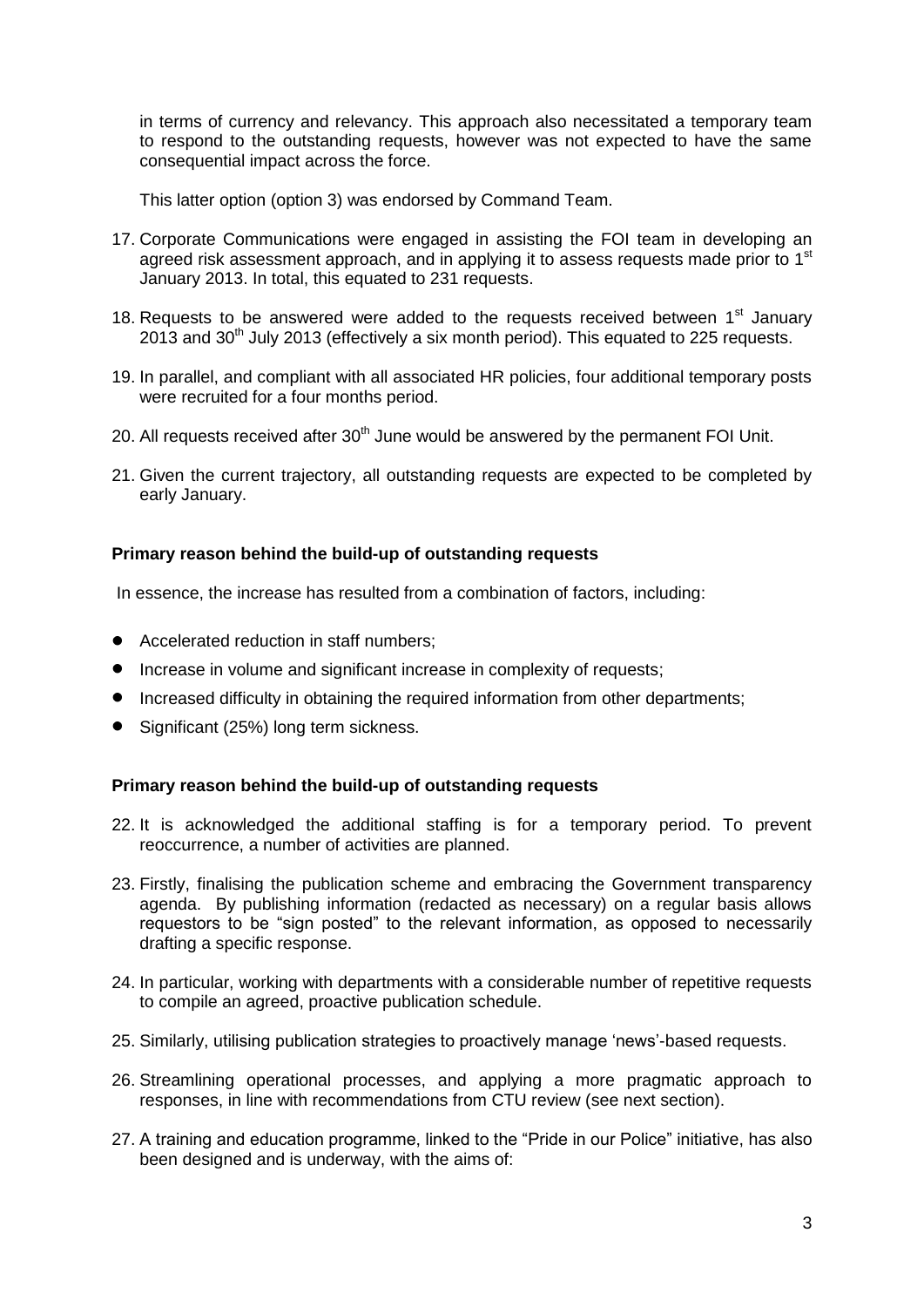- Ensuring staff understand the obligations on the force;
- Increasing the understanding of information management within the force;
- Improving relationships in terms of departments and LPUs FOI contacts; and
- Aiming to restructure the permanent team to ensure grade consistency allowing all colleagues to equally partake equally in the workload;
- 28. This education programme is intended to be a repeated and regular theme, as opposed to a "one off" update.

#### **ACPO Central Referral Team:**

- 29. In January 2013, at the request of the Information Management Department, the ACPO Central Referral Unit (CRU) were invited to review and comment on the FOI Unit within West Midlands Police. In particular, the team structure, governance and processes. A summary of their findings, along with the forces responses are included in Appendix A.
- 30. Whilst the CRU unit confirmed there is no national agreed "good practice" approach, a number of their recommendations have been adopted and have contributed to the improved timeliness of responses including:
	- Change in consultation process
	- Change in production process so that each member of the team manages a requests in totality (lean and ownership approach)
	- Greater pragmatism applied as necessary, contacting the requestor public to discuss their request and ensure clarity of outcome
	- Improved internal review method
- 31. The increase in productivity as a result of introducing such processes improvements is demonstrated in the following graph:



32. Whilst improvements to date are encouraging, there is still room for further improvement. For example, from root cause analysis behind some of the delays, it is evident that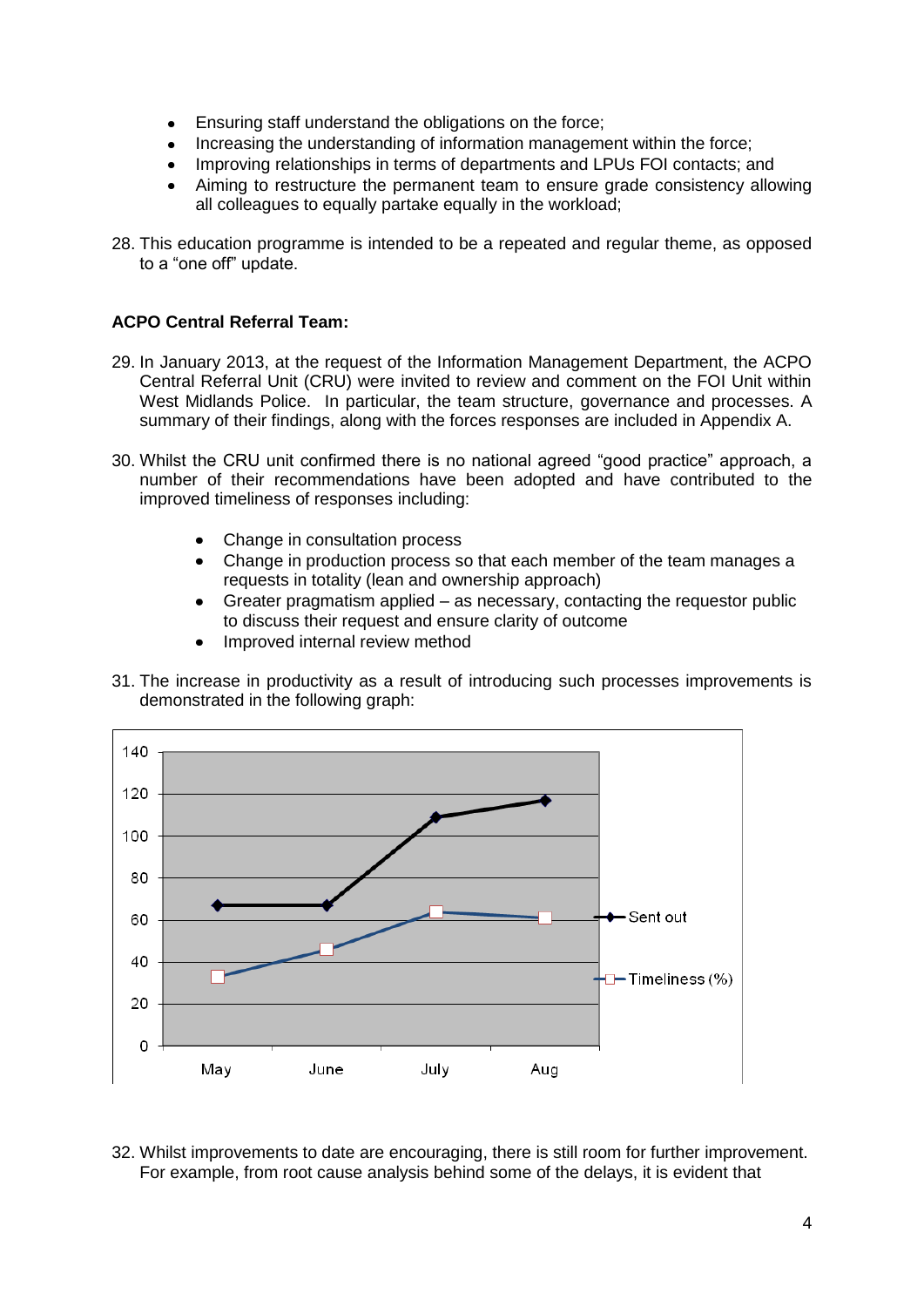improved relationship and record keeping with departmental and LPU contacts will further improve the situation.

#### **FINANCIAL IMPLICATIONS**

33. No specific additional costs have been incurred. The construct of the temporary team is:

- One restricted PC
- One restricted PCSO
- One member of staff on secondment from Information Management (Pay Scale Lower C Grade)
- One member of staff (from DBS) (Pay Scale Lower C Grade)
- One Agency staff (Pay Scale B grade)

#### **LEGAL IMPLICATIONS**

The FOIA is an Act of Parliament that the force is obliged to comply with. The following extract from the ICO gives the detail of this requirement:

You may be breaching the Freedom of Information Act if you do any of the following:

- fail to respond adequately to a request for information;
- fail to adopt the model publication scheme, or do not publish the correct information; or
- deliberately destroy, hide or alter requested information to prevent it being released.

This last point is the only criminal offence in the Act that individuals and public authorities can be charged with.

Other breaches of the Act are unlawful but not criminal. The Information Commissioner's Office (ICO) cannot fine you if you fail to comply with the Act, nor can we require you to pay compensation to anyone for breaches of the Act. However, you should correct any mistakes as soon as you are aware of them.

#### **EQUALITIES IMPLICATIONS**

FOI allows everyone to submit and get a response to a request. All requestors are treated equally.

West Midlands Police

Chief Information Officer, Chris Price.